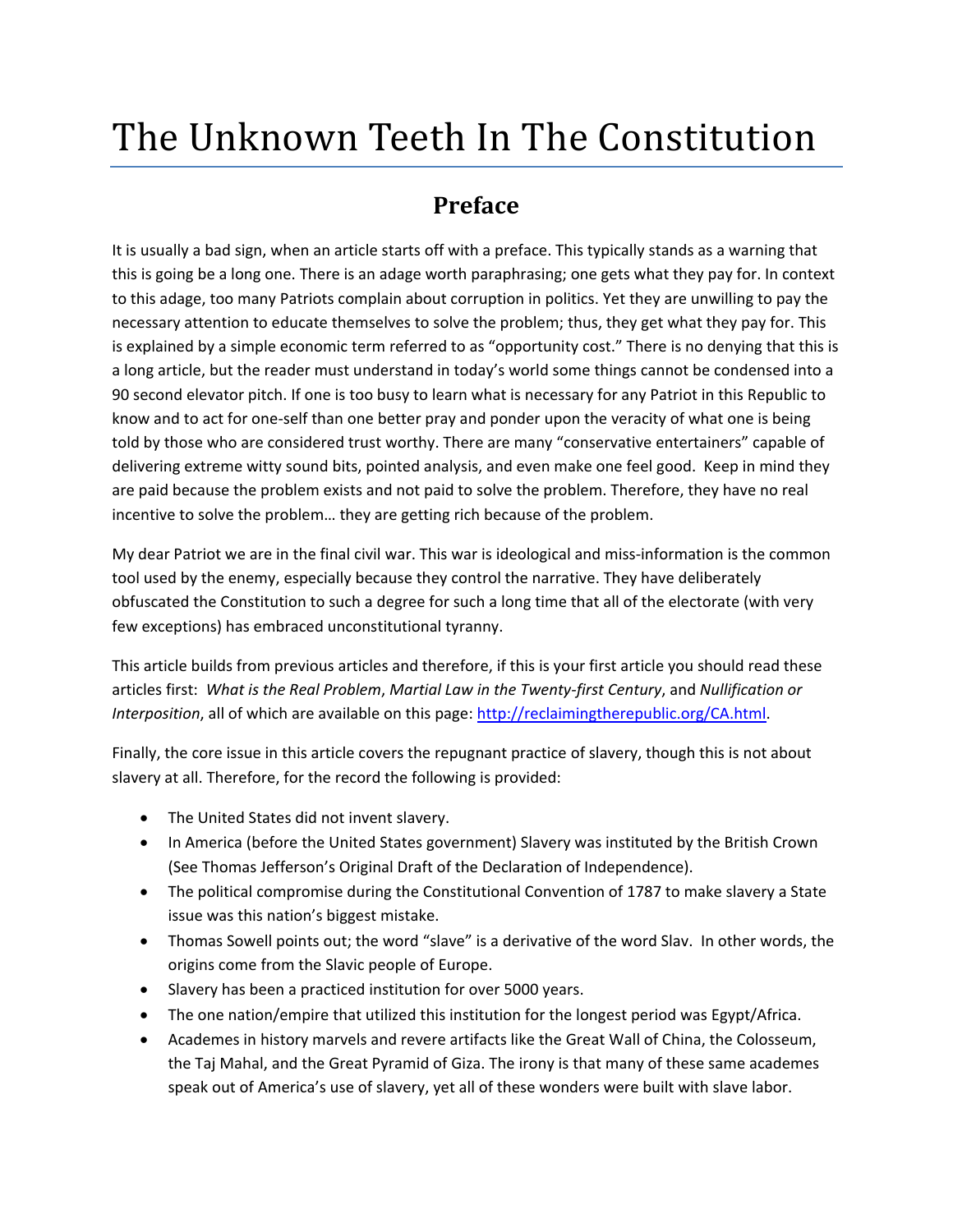- Slavery has been on the rebound throughout the world and those who are enthralled with past forms of slavery are absolute hypocrites for not engaging in stopping the resurgence of Slavery, instead of the ending of slavery over 150 years ago.
- The intent of reparations at the end of slavery was to pay those who lost their property (i.e. slaves) due to emancipation to provide economic help to pay for labor due to the government's actions.
- One of the Commandments God gave Adam and Eve as they were driven out of the Garden of Eden, was the man was to live by the sweat of his brow. Slavery is compelling someone to sweat so another can live.
- If the spilling of blood and the loss of life is the ultimate price for the repentance of sin and is the greatest cost a person and a nation can spend – the half million plus who died to end slavery surely paid the price for the sin of slavery, unlike any other nation.
- The only other time a government emancipated slaves before the governments use of the slaves had completed was ancient Egypt emancipating Israel. This was done by spilling of blood and loss of life by the Divine Hand of Providence‐ instead of a civil war.

# **Definitions**

#### **The Definition of a Patriot**

The formal definition of a Patriot is a person who vigorously supports and defends their country. Well that describes a Patriot in every country today except the United States, this definitions implies that Patriotism in essence is when one is in the support of one's government. The United States was designed with distinct layers of sovereignty, where most of the governing power was distributed out closest to the people (i.e. the county governments), and the least power was delegated to the general (i.e. the federal) government. The framers not only warned the citizens at the time of the dangers of centralizing powers in a government, they also designed and galvanized in the Constitution to place the Constitution above the government and those persons acting as the government. This is why in Article VI Section 3 of the Constitution requires all public servants to take an oath not to support and defend the government but the Constitution. Needless to say, this is why the oath of a naturalized citizen MUST take an oath to support and defend the Constitution against enemies, foreign and DOMESTIC. A naturalized citizen is a person who was not born by parents who were not under the jurisdiction of the United States at the time of their birth and successfully become a U. S. citizen. Enemies of the Constitution today should be labeled as terrorists who place their fidelity and trust in men, governmental organizations, and ideologies above the United States Constitution.

Consequently, a "PATRIOT" in the United States is one who vigorously supports the Constitution, not a person who gives their allegiance to the government. Again, we are required as citizens and obligated as public servants to take a stand when the Constitution is being violated.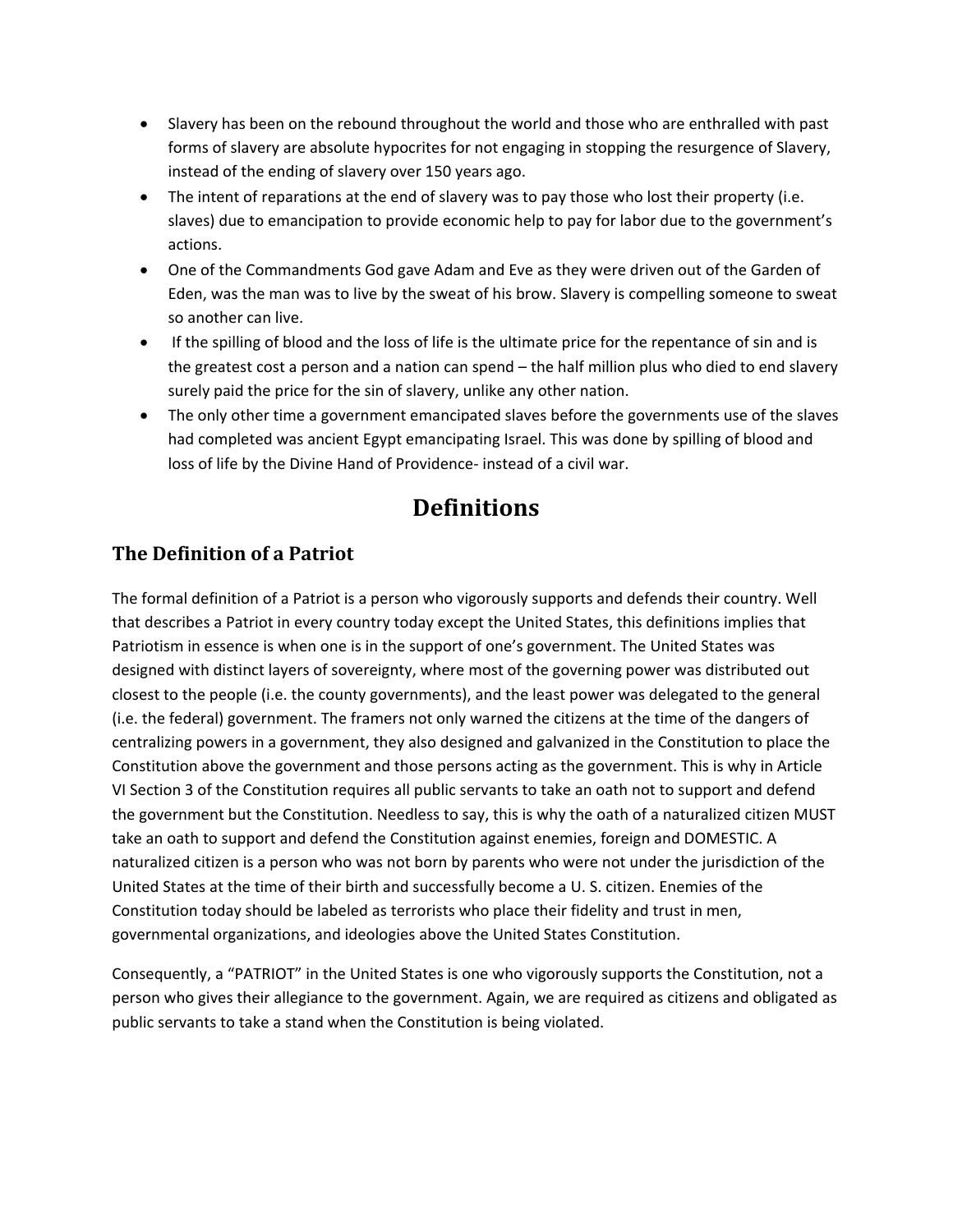#### **Defining Treason, Rebellion, and Violating the Constitution**

Treason, insurgencies, rebellion, and what is referred to today as terrorism are acts that are intended to pervert, subvert, undermine, and or overthrow a government. In context to the United States, these actions are used to undermine and or overthrow our Constitution and our principles of individual liberty and individual sovereignty (i.e. a U.S. citizen's "Civil Rights"). Insurgencies, rebellion, and terrorism are not new concepts. Some would say the Revolutionary War employed these tactics; however, that assertion would only come from one whose paradigm is based upon the Government being the sole Sovereign.

For clarification, the British Constitution was a general Constitution granting general powers; however, the Glorious Revolution of 1688 injected negative powers against the sovereign (i.e. the Monarch) and the general government (i.e. Parliament). These negative powers are what were referred to as the first Bill of Rights. The Patriots in our Revolutionary War were the Americans who were demanding compliance to their British Bill of Rights and the rebellious ones of the law at that time was the King and Parliament, or aptly stated the British government. Our Declaration of Independence clearly was built upon the aforementioned principles that we were endowed with individual liberty and individual sovereignty by our creator and adhering to and honoring those liberties that were identified as "protected" in the British Bill of Rights.

Our Revolutionary War was in all rights a Civil War. A Civil War by definition is a struggle between two factions to control of the government. Ironically our Civil War in the mid nineteenth century was not a true struggle of control; it was a struggle over fundamental contract law. Whether one term of the compact is being violated or a variety of terms of the compact are being violated, are the parties in the contract:

- 1. Legally obligated to stay in the contract? Or
- 2. Able to terminate the contract?

Madison clarified the fundamental understanding of contract law in Federalist Paper #43:

"A compact between independent sovereigns, founded on ordinary acts of legislative authority, can pretend to no higher validity than a league or treaty between the parties. It is an established doctrine on the subject of treaties, that all the articles are mutually conditions of each other; that a breach of any one article is a breach of the whole treaty; and that a breach, committed by either of the parties, absolves the others, and authorizes them, if they please, to pronounce the compact violated and void" (Madison, J. Jan 23 1788).

This fundamental tenant stands to this day that compacts are in jeopardy when even the slightest deviation of a term of the compact is committed by any party in the compact.

With regard to violations to the Constitution President Lincoln and the remaining Congress disagreed and actually asserted that the States were somehow slaves to the general government; however, they NEVER provided any academic or contractual proof to his assertion. Instead, President Lincoln initiated a war against the South that was supported by Congress. The issue at hand is the universal fact that in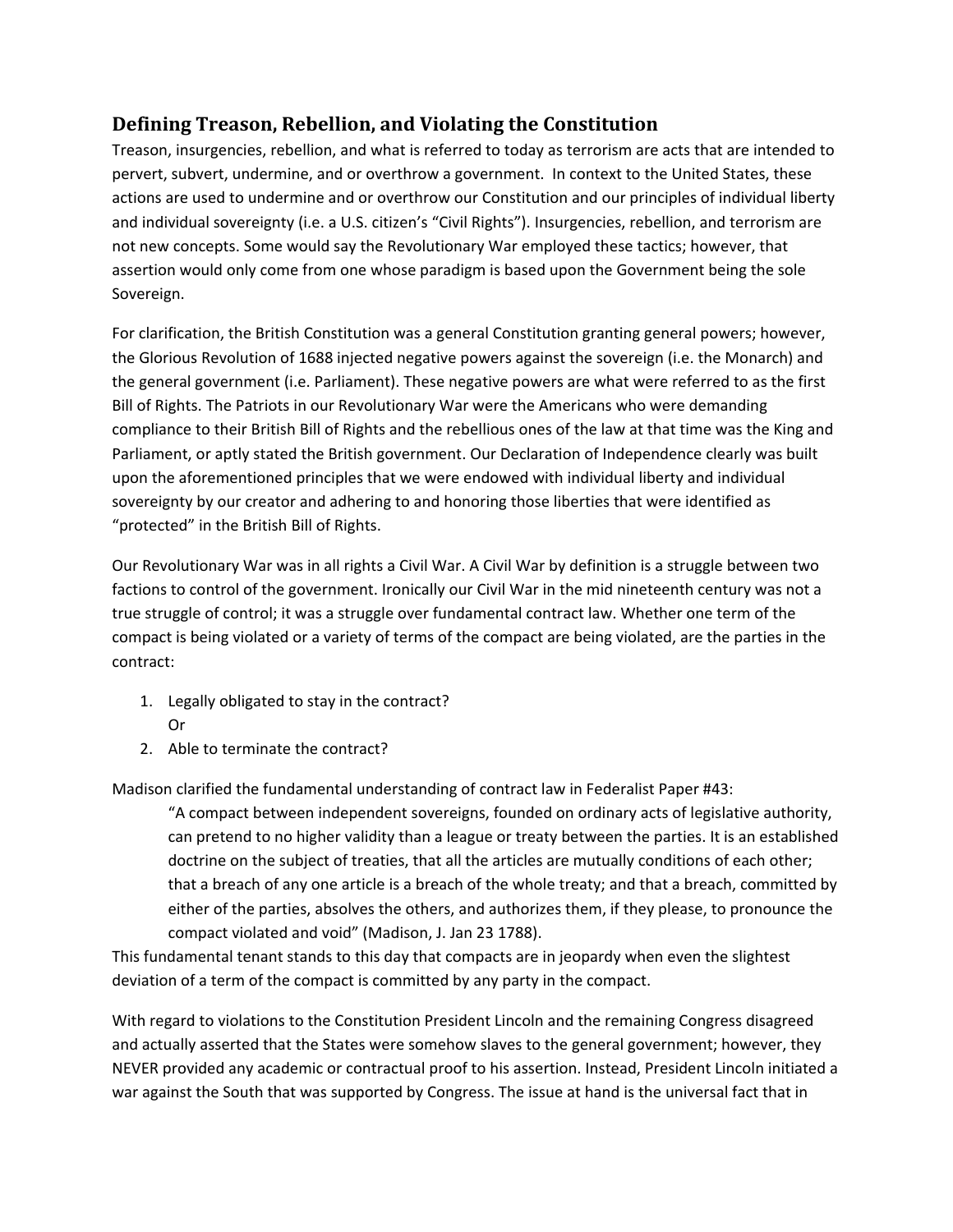contract law, as Madison stated; when one condition of the contract is violated the entire contract can contractually be abandoned and declared void.

In their twisted way, Congress agreed with the incorrect interpretation (likely for self‐serving reasons) and considered the Southern secession as Rebellion against the compact. Unfortunately it took a despot like Lincoln to correct a political compromise that has stained the true virtue of this Republic and the Constitution.

At the time, the only teeth in the Constitution that demanded compliance of both citizen and public servant until the Civil War was the act of treason. Even though the oath of office was already entrenched in the Constitution, this oath was solely dependent upon the honor and moral integrity and character of those who took the oath. Furthermore, the bar of proving treason in today's time has become unconstitutionally convoluted. Now fools obfuscate the meaning of treason and assert that treason requires the United States to be at or in an "officially declared war" status. This way, as one gives aide and or comfort to the enemy they have not committed treason unless we are in a declared war and that the one charged with treasons was aiding the identified enemy.

Clarity is critical; this is why hard constitutional evidence must be cited when one asserts anything that is not within the Constitution. The point in fact, there is no evidence of this erroneous assertion. Keep in mind, the first trial of treason was regarding the Whiskey Rebellion where two of the participants were found guilty of treason. The Whiskey Rebellion was a protest to a new tax on distilled spirits in Western Pennsylvania NOT a declared war.

Another famous treason trial was former Vice President Aaron Burr, in 1807. The trial was headed up by the leadership of Thomas Jefferson and was clearly during the time of the framers, who did not have any pretense of what treason was. However, Jefferson's political foe, John Marshall, presided over the trial and was instrumental in undermining the trial in getting Mr. Burr an acquittal. Regardless of the nuances and putting aside political positioning, the point in fact is the United States was not under declared war, nor was the enemy foreign and that premise was not entertained in the trail whatsoever. The trial was not dismissed because of this excuse, it was dismissed and Burr was acquitted by the Jury due to Marshall's direction and positioning. Thus, the theory of a declaration of war to determine treason is not based upon Constitutional standing with the framers.

#### **Background**

Without going into through the entire history of why we had an alleged Civil War; it is paramount to point out that George Mason predicted the coming of the civil war and he was correct. His prediction came towards the end of the Constitutional Convention, when ten States caved to North and South Carolina and Georgia's threat that if the Constitution was going to abolish slavery they would leave the union. This was when George Mason stated:

"Every master of slaves is born a petty tyrant. They bring the judgment of heaven on a Country. As nations cannot be rewarded or punished in the next world they must be in this. By an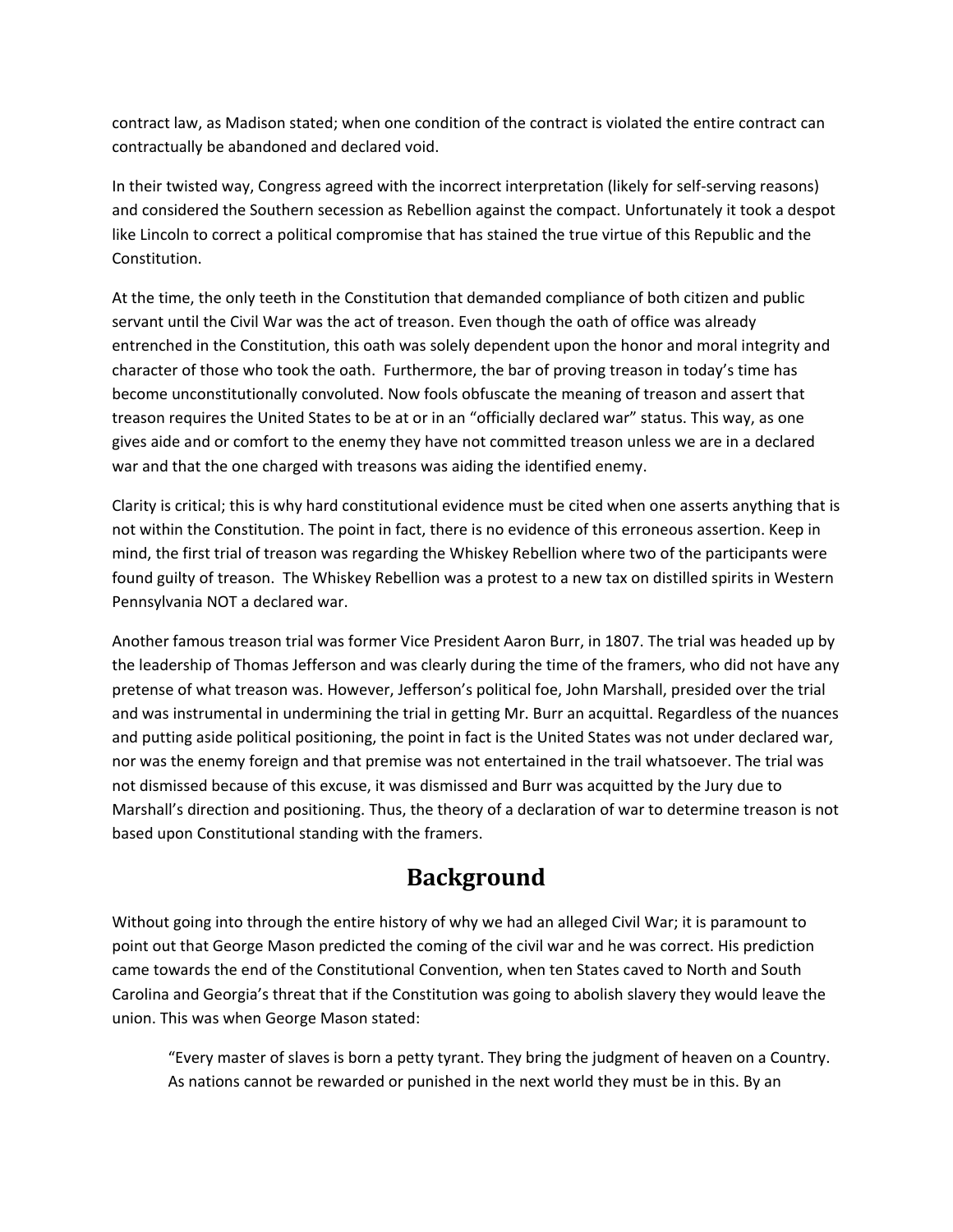inevitable chain of causes & effects providence punishes national sins, by national calamities" (Mason G. Aug 22 1787).

Skipping over a plethora of data, in 1861 an amendment to the Constitution was offered up to permanently preserve the evil institution of slavery in the United States. The intent was to assure the South that they would always maintain slavery; however, the abolition sentiments were so strong; there is no way this Amendment would even pass Congress. The point in fact, the North had been using economic hostilities to punish the South beginning with the Tariffs of Abominations in 1828.

This 1861 amendment would have prohibited Congress from making any law interfering with the domestic institutions of any State (though slavery was not specifically mentioned). Congressional research shows that the amendment was ratified by two states, the last being in 1862. This amendment is also known as the Corwin Amendment, as it was proposed by Ohio Representative Thomas Corwin (Lupton J. 2006).

The text:

"No amendment shall be made to the Constitution which will authorize or give to Congress the power to abolish or interfere, within any State, with the domestic institutions thereof, including that of persons held to labor or service by the laws of said State" (Constitution Society, 2020).

Regardless, the South seceded and if one reads the Secession declarations one will find many of these declarations point to slavery and economic harassment as the primary reasons. Consequently, the South fully withdrew from the union and abandoned Congress. They printed their own money, completely severed ties, and erected a republican form of government in the new Confederacy.

A paradox still exists to this day, regarding whether the South could secede or not. One cannot have their bread buttered on both sides. Sure the North claimed the South could not secede, but the South seceded. The question to clarify this is simply did the South participate in government after they seceded? Did they participate in Congress, did they participate in the federal court process, or did they continue to participate in the financial and economic system of the United States? Of course not, so whether the North liked it or not, the South left the union. Maybe the real question was could they legally do this and the answer was yes. Had this gone before an objective court, there is no doubt the North was violating the Constitution; therefore, the South could legitimately leave the union. Consequently, the South actually seceded and if one reads the secession documents the primary focus was slavery and the potential threat of having slavery become unconstitutional and illegal.

### **Secession or No Secession – That is the Question**

To this day the matter of secession is still debated. Were the independent and sovereign States swindled into becoming slaves of the general government? Or are States capable of leaving the union? As previously cited Madison stated in Federalist Papers that "a breach, committed by either of the parties, absolves the others, and authorizes them, if they please, to pronounce the compact violated and void." This was and still is the standard of contract law, unless there is a clause that: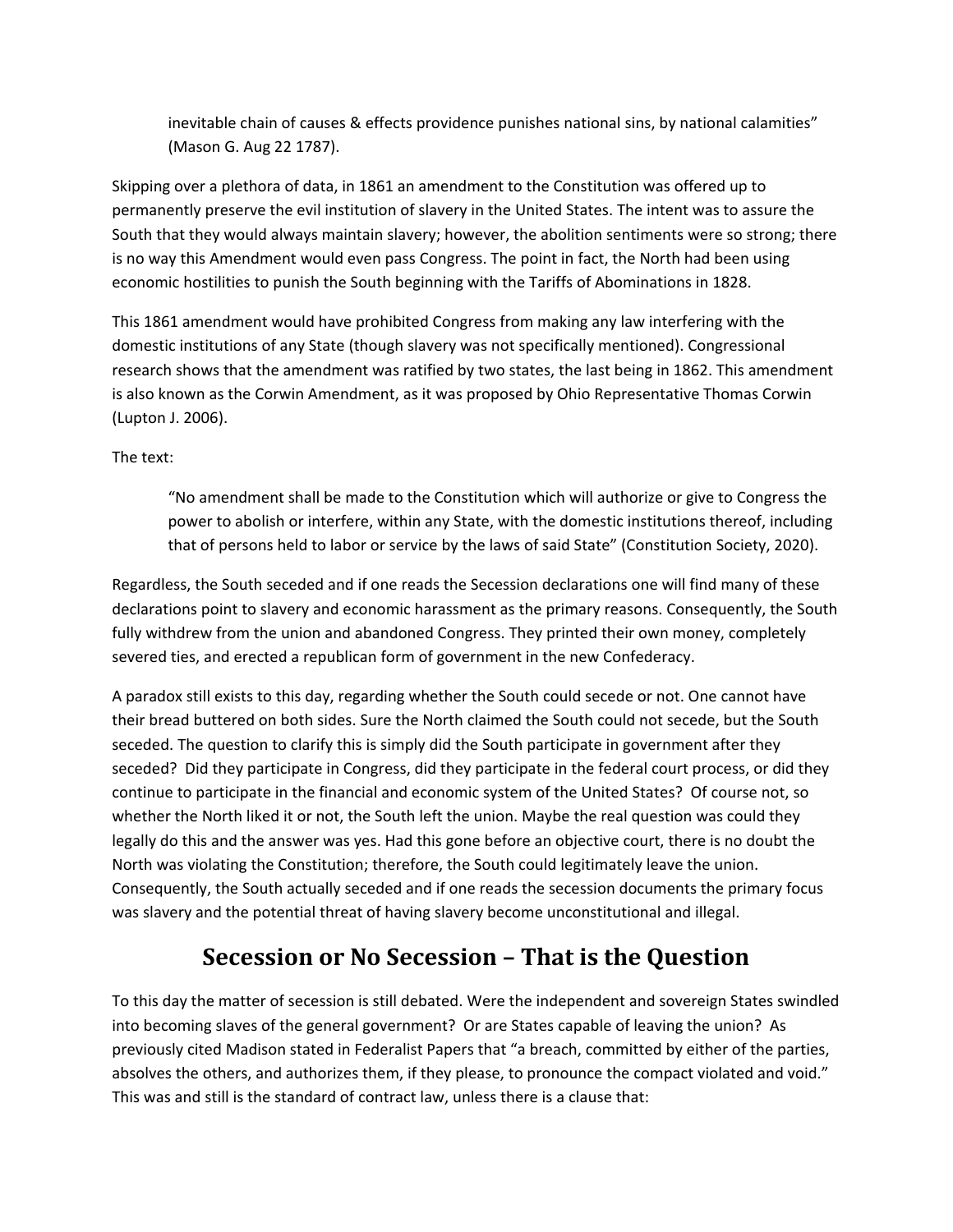- 1. Each party in the contract or compact acknowledges that as a term of the contract or compact and in acceding to the contract or compact via ratification that they are eternally bound to the contract or compact.
- 2. That there is a term in the contract that after a specific duration of time being in the contract or compact the Party acceding is then bound. Like a buyer's remorse clause, the Party would need to revoke acceptance before this certain point in time.
- 3. Amend the contract or compact in accordance with Article V of the Constitution to now permanently bind all Party's forever.

There is no reference of any permanent binding clause within the Constitution, the Ratification Debates, in any ratified Amendment, or any clause such as a statute of limitations or binding based on the period of time, like a common law marriage. Bottom line, there is no evidence that the States are permanent members to the union.

Believe it or not finalizing this point on secession is paramount, because there is still an underlying issue. The primary issue is this; some claim that the Fourteenth Amendment was not properly ratified. This is because some assert the South was forced to ratify the Amendment prior to readmission. Distilling the argument is the fact that there were those who support the North position that States could not secede; thus, they should not have had to be readmitted to the union, since they never left. Therefore, their acceptance of the Fourteenth Amendment was coerced – if one believes that the South could not and hence did not secede.

The definition of secession according to Webster and others is:

- 1. Withdrawal into privacy or solitude
- 2. Formal withdrawal from an organization
- 3. The action of withdrawing formally from membership of a federation or body, especially a political state.

Did the Southern States withdraw? Absolutely, they even formally withdrew by submitting "Declarations of Secession" (Avalon, 2020). First and foremost what form of government is the United States, is it a democracy or republican form of government? The answer is clear the United States is a republican form of government. As research proves, the Southern States formally vacated their posts occupied by their Representatives. Referring to the previous inference as to what does the Constitution or the compact states about secession? The answer is simple, it states nothing. The States must willingly enter the union by ratifying the Constitution; consequently, every State that joins the union does so by ratifying or fully accepting the Constitution, its amendments and treaties that are Constitutional.

The point in fact is that South did then and any State today can secede from the union. One would hope that a State would not marginalize its membership in this union and based on the secession declarations the South truly felt they could no longer remain in a union that had been directly attacking them for maintaining the institution of slavery. Lincoln and the North were wrong and in abject denial that the South could not secede; however their secession was necessary to correct the course of a nation that started in violation of its ideological declaration, the Declaration of Independence.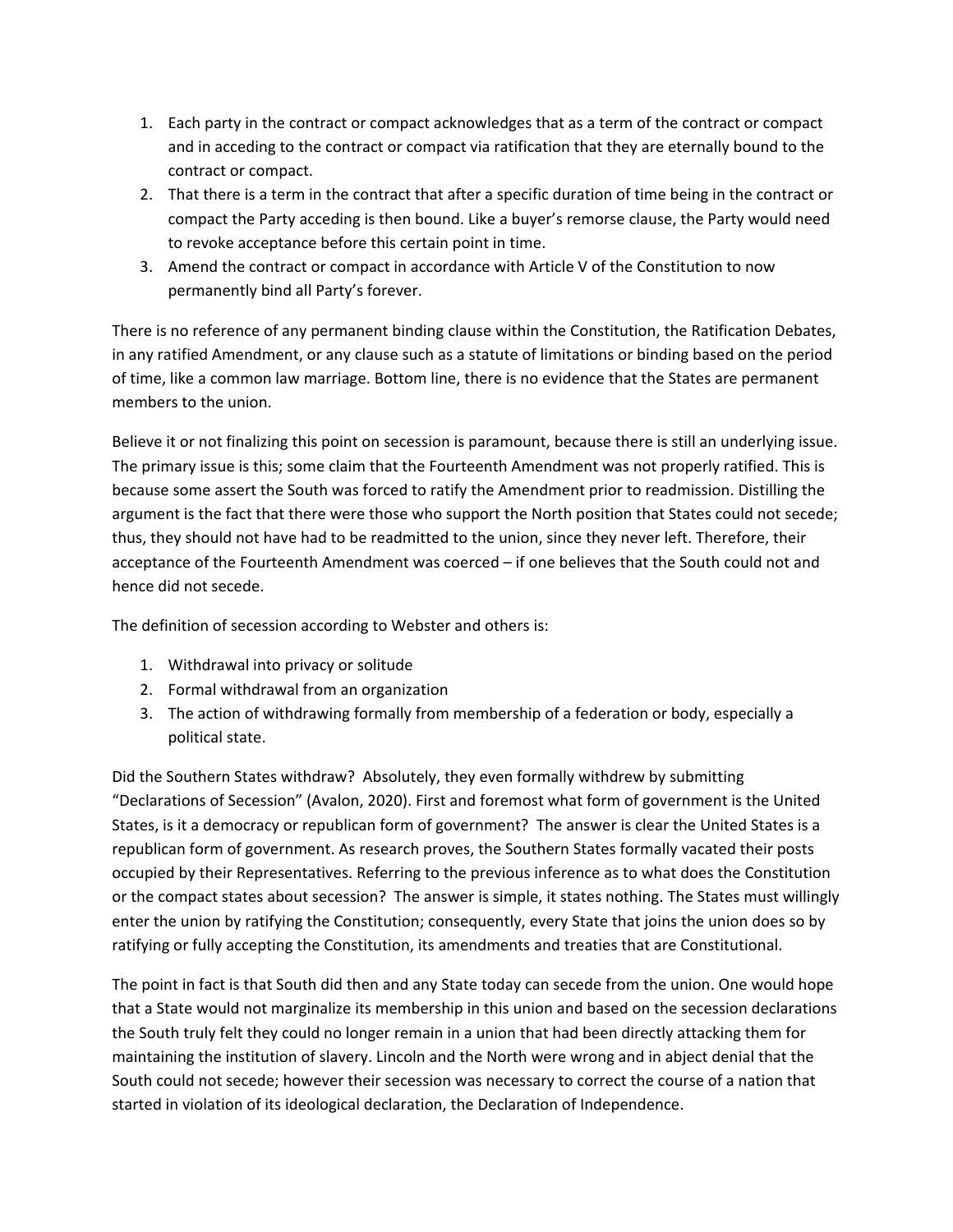When political compromises are made that stretch and ultimately destroy the bonds of union, either a severance or rectification is necessary. In the case of slavery both was required, and the rectification required the spilling of blood to sanctify the required rectification, and the South supplied the opportunity. Unfortunately, Lincoln and the North made critical errors, which cost the nation even more lives to rectify this fundamental sin, but even worse, from that time to today, the people in this Republic still cling to ill‐conceived biases, hatred, and many have become opportunists with machinations for nefarious purposes.

#### As an aside:

In a myopic perspective during the mid-nineteenth century, the southern intelligentsia began to embrace socialist and Communist ideologies and considered slavery as the perfect form of government. One southern Communist theorist, George Fitzhugh, along with other academes asserted that both blacks and whites would be better off as slaves (Calton C. 2018). That all laborers would be better taken care of as slaves then freemen, and slavery had finally plateaued into what these delusional folk referred to as a civil and respectable institution. These theorists later became apologists; however, they never disassociated themselves with statist ideologies, attacking Adam Smith, Thomas Jefferson, John Locke, James Madison, and other advocates for liberty. Paradoxically, Thomas Sowell points out at the beginning of the civil war, a significant percentage of slave owners in Louisiana were black. In addition, he points out that the anti-slavery sentiment of the average southern white was reaching an all-time high. One can look at the initial trial of Dred Scot in Missouri, where "the jury found for the plaintiffs. Dred Scott and his family were free" (Missouri Digital Heritage, 2020); however, revisionists, diversionists and separatists today prefer that no one know this fact, as it would not fit their agenda.

If the South was coerced into rejoining the union there is no substantial evidence to support this theory. Keep in mind this war ravaged families with its divisiveness and in principle they lost what they were seeking to preserve – their institution of slavery. Remaining separated would only add insult to injury; thus, the South concluded that it needed to rejoin the union.

The important question that is seldom asked is this: was the application of the South to rejoin the union compelled or did they willingly see the advantage of being a part of the union again? Why is this important? Non-union States (whether a State in the South after their secession or Canada), according to Article IV Section 3 of the Constitution – they must apply to Congress to become a State again.

The answer to the question as to whether the Fourteenth Amendment was constitutionally ratified while the South was still out of the union is yes. If a State has willingly left the union, he then must petition to Congress to join the union. Therefore, when a State joins the union ‐ the process of fully acquiescing to become a State in the union requires the formal and seemingly perfunctory act of ratifying or in other words, fully accepting the Constitution, its amendments and treaties that are Constitutional unconditionally. One cannot cross their fingers behind their back in this legal process and then claim contrary.

In summation on the secession issue, both sides tried to butter their bread on both sides. The South seceded and after the war they wanted to be considered "still part of the union." The north refused to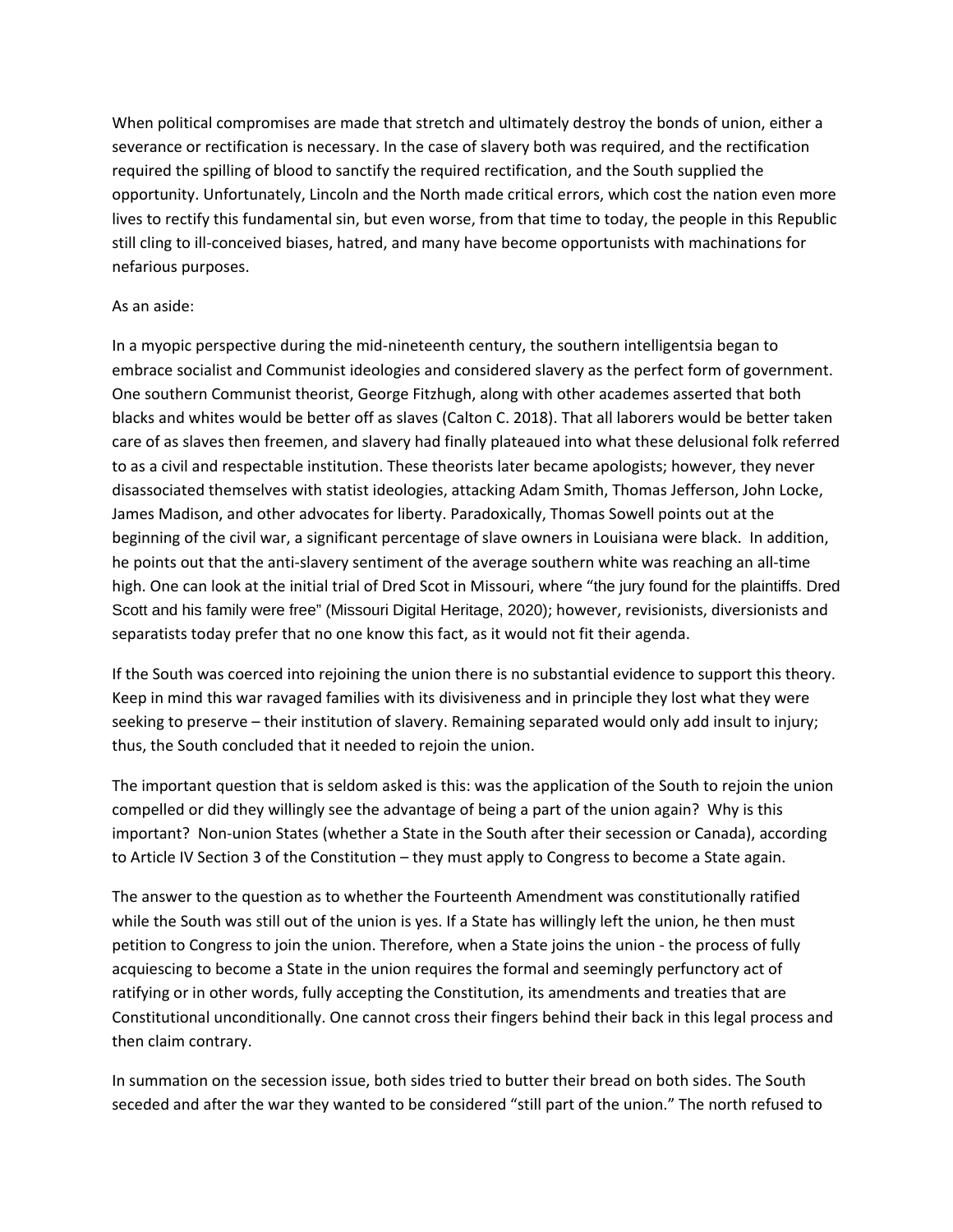admit the South could and did secede and after the war, they acknowledged the South's secession and held them out of the union until their reconstruction work with the Civil Rights and the Fourteenth Amendment were passed and sufficiently ratified based on the split union. One who stands that the Fourteenth Amendment is unconstitutional does not see the Divine Hand of Providence in this matter.

## **The Need for Teeth in the Constitution**

Clearly, those serving in Congress after the Civil War recognized a few things. First the South was not and would not be represented until their conditions to joining were defined and accepted by Congress. Second, that due to the existing framework of the Constitution, the specific privileges and immunities that are protected in the Bill of Rights only applied to the general government. Third that the South was already passing laws to directly oppress the freemen, which is why the Freedmen's Bureau was established in 1865; however, this too fell short in protecting these precious rights. Consequently, Congress then passed the Civil Rights Act of 1866 (U.S. Congress, 1866); however, it was vetoed by President Andrew Johnson on March 27, 1866. President Johnson's veto was overridden by the House and became law on April 9, 1866.

To be clear, both the Freedmen's Bureau and this Civil Rights Act of 1866 were violations of the Constitution, because there are no enumerated powers that grant the general government the ability to create and enforce these laws. The solution was elementary, the Article V amendment process in the Constitution was the only mode for the States to delegate and grant new powers to the general government. In addition, the process does not require Presidential approval ergo it cannot be vetoed. Consequently, on the heels of the President's veto, the House of Representatives began working on the Fourteenth Amendment.

Ultimately, the Fourteenth Amendment possessed some very important protections that one needs to understand. The point of this article is focused on Section 3; however, the following gives you a high level view of the purpose of each Section:

Section 1 defined and established citizenship. Those who were living in the United States or its territories as slaves were under the general governments limited and defined jurisdiction and were granted citizenship. The key here is "subject to the jurisdiction thereof," foreign citizens inside or outside the U.S. is NOT subject to the jurisdiction thereof. This clause was to make the freedmen legal citizens and to undo the discrimination applied by the Supreme Court who asserted that blacks could not be citizens as SCOTUS ruled in the Dred Scott case. Even though this was blatantly incorrect, many States already had free black citizens who were voting and possessing property. Another critical point about this clause, this did not facilitate the concepts of "anchor babies," because the "jurisdiction thereof" eliminates foreign citizens who are parents or soon to be parents, since they are under the jurisdiction of another nation; therefore, they and their children regardless of where they are born are not legally under the jurisdiction of the United States until they become a citizen.

Section 1, applied the same restrictions placed upon the general government upon the States as well, regarding privileges and immunities guaranteed by the Constitution and the Bill of Rights; thus,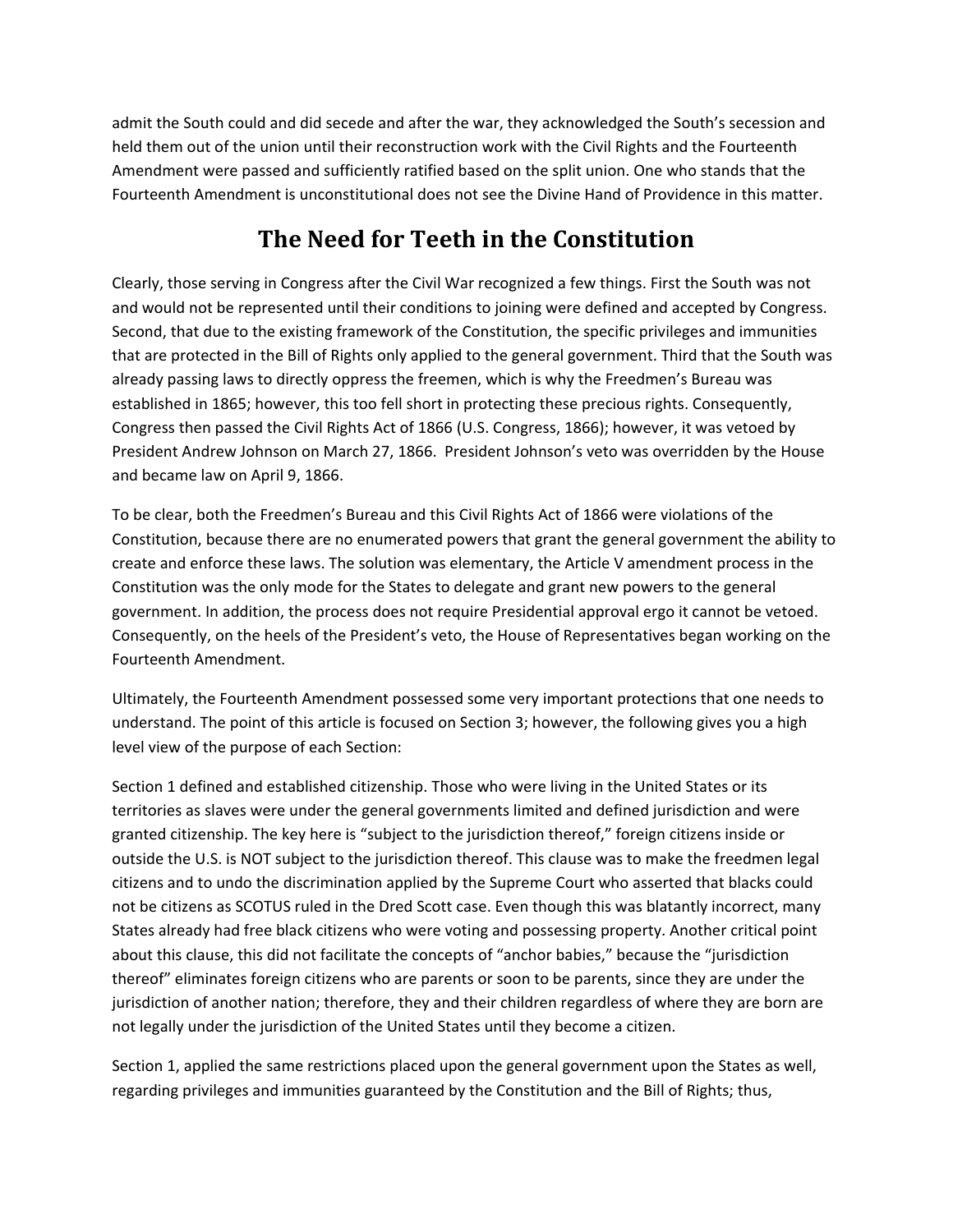protecting ALL citizens' privileges and immunities from their State and local governments from passing laws that would violate those protections within the Constitution and its ratified amendments. In addition, Section 1 guaranteed due process and equal protection for ALL citizens who were being charged with a crime. This one portion of Section 1 is redundant, since due process was already guaranteed in the Constitution and due to the preceding clause this protection was also applied.

Section 2 defined that the apportionment of representation in the House of Representatives would include all citizens who were eligible voters, which the State allowed to vote. However, if a State did not allow eligible voters to vote, such as Freedmen, than those persons would be deducted from the apportionment of representation. Today, the way this section is written, illegal aliens cannot be counted for apportionment, which is being violated today as pointed out by the Center for Immigration Studies that states:

"Under current policy all persons — not just citizens — are included in the population count when apportioning seats to states in the U.S. House of Representatives and for votes in the Electoral College, which is based on House seats" (Center for Immigration Studies, 2019).

In other words, because Section 2 of the  $14<sup>th</sup>$  Amendment is being violated with this policy and the States of Massachusetts, Illinois, New Jersey, Florida, New York, Texas, and California are stealing 21 seats of representation from other States. California benefits the most by gaining 11 seats due to adding illegal immigrants and their born children in the U.S., whom are not citizens as previously clarified. This policy was introduced in 1980 by Jimmy Carter's administration and Murphy D. 1991 stated:

"The Constitution does not grant illegal aliens the right to vote. Nevertheless, illegal aliens were counted in the 1980 census and included in the reapportionment base that year. As a result, Georgia and Indiana each lost a seat in the House of Representatives. If an equal or greater number of illegal aliens are counted in 1990 and included in the reapportionment base, it has been predicted that Pennsylvania, West Virginia, and Kansas will each lose a seat in the House of Representatives" (Murphy D. 1991).

This is theft and a blatant violation to the Constitution.

Section 3, which is the focus of this article, clarifies that ANY public servant who takes the oath of office to "support the Constitution" and while in office violates their oath by directly violating the Constitution, immediately becomes ineligible to hold their office. In addition, they are to be banned for life from ever becoming a public servant again, unless two-thirds of both houses of Congress remove this "disability."

Section 4, delineates that the United States is not obligated to pay " any debt or obligation incurred in aid of insurrection or rebellion against the United States, or any claim for the loss or emancipation of any slave; but all such debts, obligations and claims shall be held illegal and void." Thus, sending a message to all foreign entities that finically supported the South that the general government was not going to pay off any of these debts and these debts were considered illegal.

Section 5, is a common phrase that was first used at the end of what people refer to as the Thirteenth Amendment "The Congress shall have the power to enforce, by appropriate legislation, the provisions of this article." This does not empower Congress the ability to create an entity to enforce these laws, this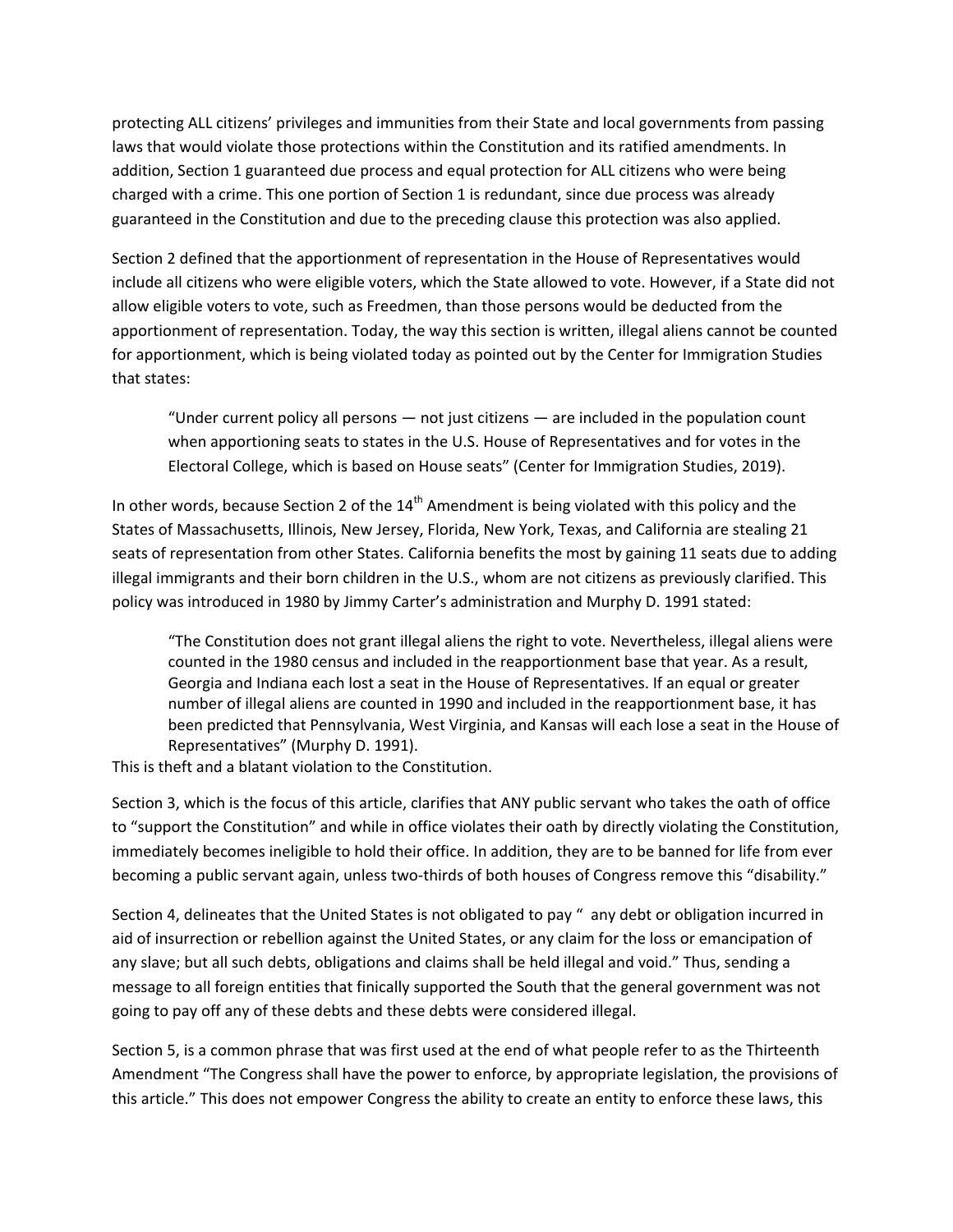means that Congress can make laws and then call upon the Militia in accordance with Article I Section 8, subsection 15 to execute the laws of the union. The only way Congress could assume the ability to create enforcement agencies would be to remove subsection 15 altogether; however, this would have showed their hand and the States would have rejected this amendment.

The point in summarizing the Fourteenth is to illustrate how little the public and even those in government really understand this amendment. Again, the focus is Section 3 but parts of Section 1, Section 2, and Section 4 should pique ones interest to realize how much teeth there is in this Amendment to correcting the direction of the Republic. Imagine California losing 11 Electoral College seats along with those same seats in the House.

Based on the debates in Congress after the Civil War, one would observe the exigencies in extending Constitutional protections to the Freemen; the sitting Southern President was looking to protect the South from the wrath of Congress. Consequently, both houses of Congress also felt the Constitution required more aggressive teeth to punish all public servants who attempt to violate the Constitution. The cost of the Civil War, in every aspect was high. In addition, because Congress was still only occupied by the Northern States these representatives of their respective constituent were poised to extract justice and serve notice to any potential rebellion or insurgencies in America from happening again. Thus, Congress inserted Section 3 into the Fourteenth Amendment to disqualify any public servant who directly or indirectly supported rebellion against the "Constitution," or aiding enemies of the "Constitution." This Section does not specify foreign or domestic enemies, because an enemy to the Constitution is one who violates, undermines, or ignores laws in pursuance to the Constitution or the codified processes delineated in the Constitution.

Out of this entire amendment, Section 3 is the least understood clauses in both this amendment as well as the entire Constitution for a reason. At the risk of creating smacks of conspiracy theories, when the communist infiltration into America began (in the late nineteenth century) the Fabians knew they would need to subvert the Constitution to such a degree, that they would have to completely obfuscate this one section to protect those who are committing treason and supporting rebellion against the Constitution. If the people and public servants do not understand these facts and standards that give teeth to immediately remove ANY public servant who violates their "Oath of Office." Anyone who understands Section 3 sees this contrast as irrefutable, like good and evil, black and white, positive and negative. As Senator Howard of Michigan (a key architect of the Fourteenth Amendment) stated:

"It seems to me that where a person has taken a solemn oath to support the Constitution of the United States there is a fair moral implication the he (or she) cannot afterward commit an act which in its effect would destroy the Constitution of the United States without incurring the guilt of at least moral perjury" (Howard, 1866, Page 2898, para 4).

For decades, people from all walks of life, including opposing Parties, have complained about corruption in politics and holding politicians accountable to their oath. The original or initial language that was submitted to the body of the whole of the House of Representatives, on April 30<sup>th</sup> 1866 stated: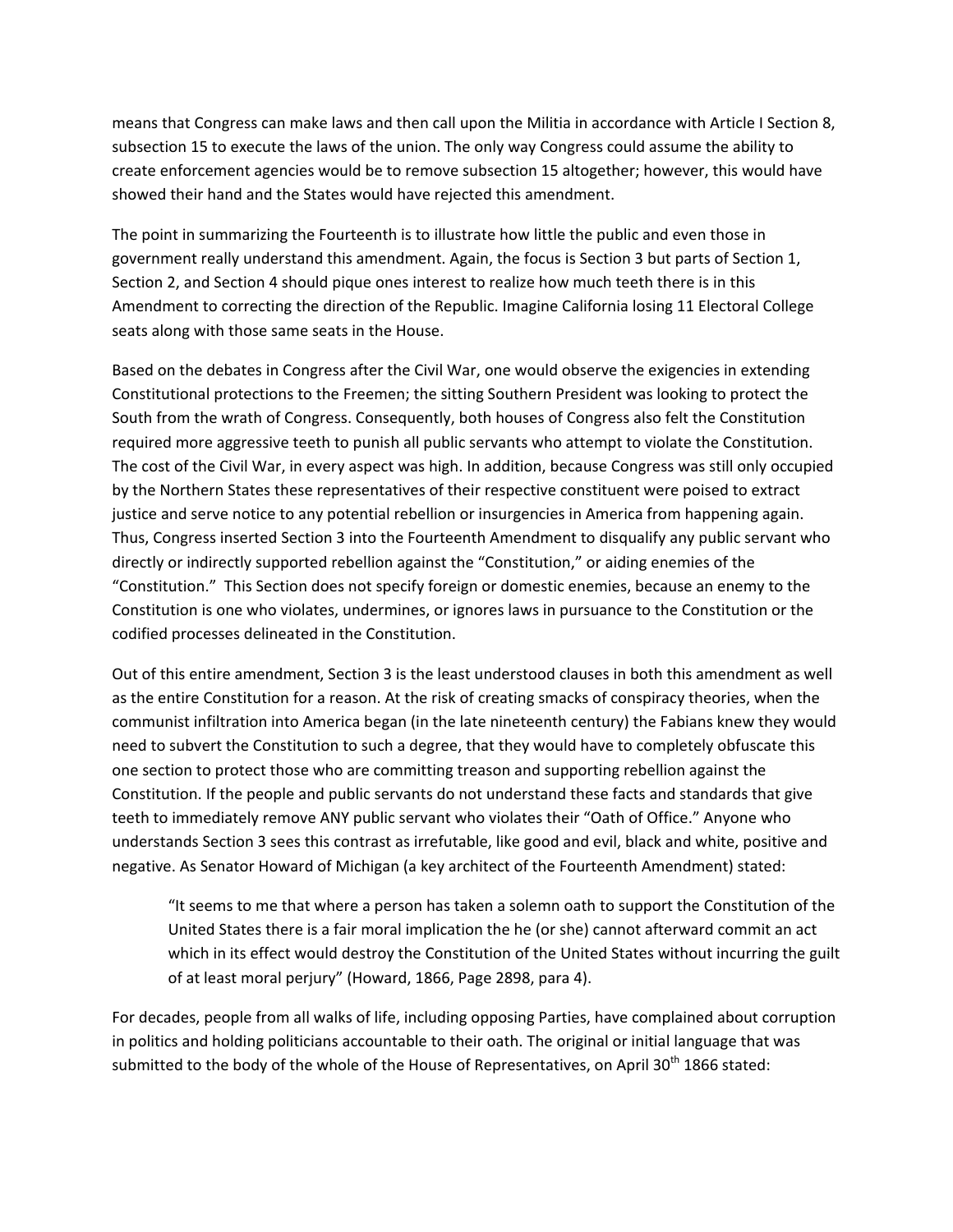"Sec. 3. Until the  $4<sup>th</sup>$  day of July in the year 1870, all persons who voluntarily adhered to the late insurrection, giving aid and comfort, shall be excluded from the right to vote for Representatives in Congress and for electors for President and Vice President of the United States" (Stevens T. 1866 , Page 2286).

Clearly, the initial intent was for those States of the North to get their pound of flesh from the Southern rebels. It was obvious that the Representatives in Congress were willing to use a short sighted approach to extract their vengeance. If one understands ex post facto laws, this is a classic example of an ex post facto law, which is explicitly prohibited by the Constitution for all levels of government in this hybrid Constitutional Republic (see Article I Section 9 and 10). Fortunately rational minds prevailed and the words were reframed in such a way that Section 3 was not limited to the "late insurrection." The final words in the ratified Section 3 of the Fourteenth Amendment did not use or suggest the word "destroy" as Senator Howard implied, nor did the application of Section 3 expire after 1870. The wording had much deeper and further implications as follows:

"No person shall be a Senator or Representative in Congress, or Elector of President and Vice‐ President, or hold any office… under any State, who, having previously taken an oath… to support the Constitution of the United States, shall have engaged in insurrection or rebellion against the same, or given aid or comfort to the enemies thereof. But Congress may by a vote of two-thirds of each House, remove such disability" (U.S. Constitution, Fourteenth Amendment Section 3).

Because Section 3 was injecting real consequences into the Constitution regarding the actions of public servants tied directly to their oath of office by simply disqualifying any public servant from being able to be in or hold a public office, or even run for public office after they have violated their oath. To be clear, this section is referring to a "qualification" parameter and not a criminal charge or process even though criminal offenses are committed when one is directly or indirectly violating the Constitution. Prosecuting criminal charges would up to the voters and prosecutors to formally charge and try a disqualified public servant for their crimes committed, just like the impeachment process.

It is important to point out why Section 3 does not implicate a crime has been committed – just a consequence of ineligibility to be in or hold office for committing moral perjury. Had Congress declared this a crime such as treason instead of a "qualification;" those indicted would be entitled to due process per the Constitution. Thus, with a loss of qualification there is no need for a trial to expel a public servant. One only needs evidence that a public servant directly or indirectly supported:

- Supported a role, responsibility or power (RRP) that was not enumerated in the Constitution.
- Voted for creating a law or RRP that is not within or enumerated in the Constitution.
- Aided people or organizations that were violating the Constitution or constitutional laws
- Gave aide and or comfort to those violating Constitutional laws.

Today our evidence to remove public servants at all levels come in the form of videos, public statements, personal writings, wording in Bills, votes, and more.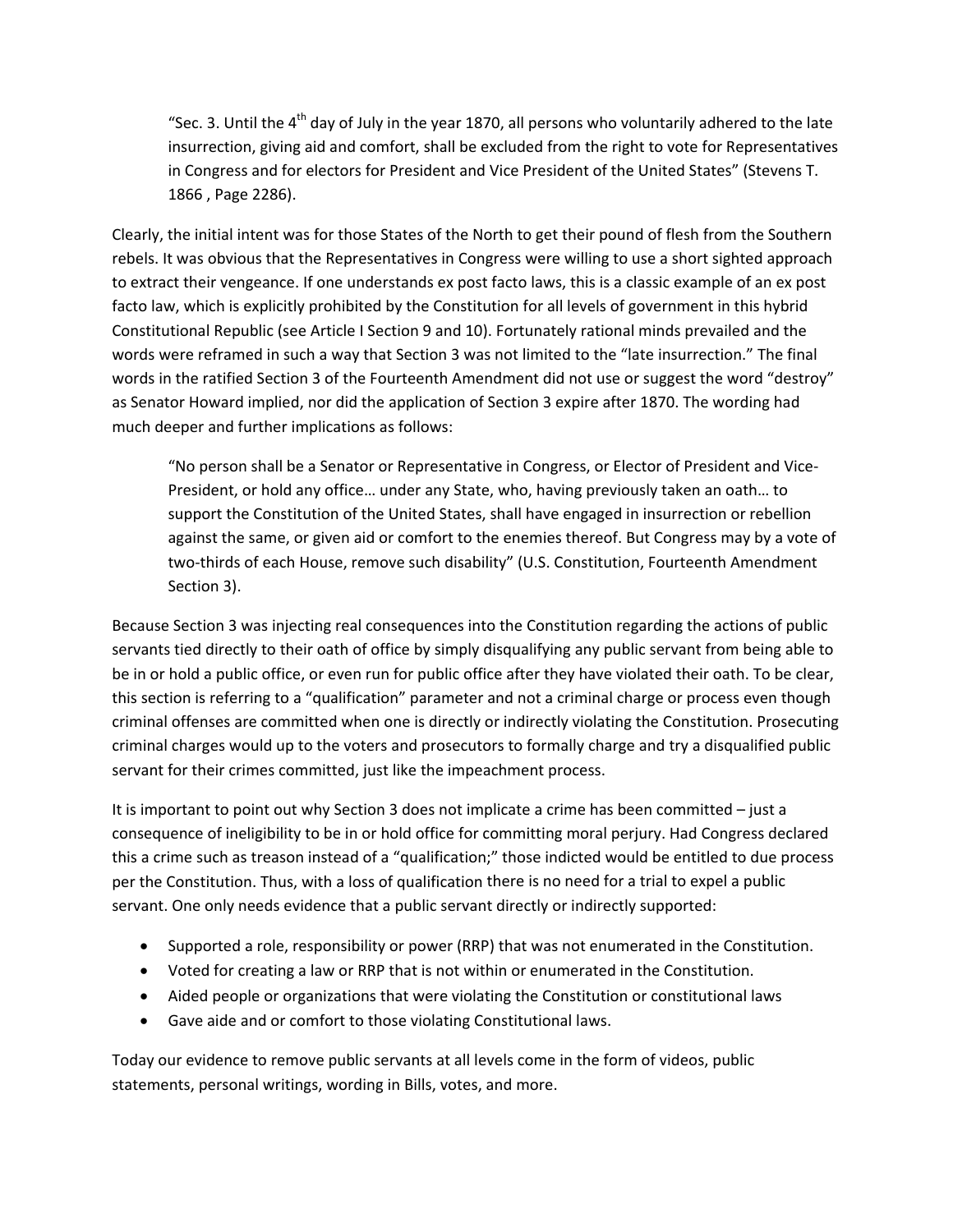If one fathoms the extent and magnitude of Section 3 of the Fourteenth Amendment, we have had and still have in public office, public servants who should and must be removed from office for a myriad of incidents. For an example, any public servant who does not support the immigration laws should be immediately removed. How? In accordance with Article IV Section 4, "The United States shall guarantee to every state in this union, a republican form of government, and shall protect each of them against invasion." By definition an invasion is:

- 1. An instance of invading a country or region
- 2. An incursion by a large number of people
- 3. An unwelcome intrusion into another's domain

Before placing context to an invasion, one must characterize the types or motives of invasion. Clearly the dominant type invasion would be a military force to directly engage with deadly force an attempt to conquer a nation. Another type of invasion could be a cultural invasion. A religious dogma referred to as Hijrah doctrine, is an Islamic policy/principle of Jihad by migration (Levy J. 2009, August 16). This is where Mohammadian's begin to mass migrate into a non-believer nation and entrench themselves in the nation. This doctrine dictates not to assimilate into a new nation and culture but to seek to undermine and take over by exploiting democracy along with accelerating growth in the Mohammadian's population. They accelerate growth by both immigration and by violating the nation's laws – using polygamy openly claiming religious rights or secretly. This way the Mohammadian's are able to have as many children as possible until they commandeer a nation to subjugate it to Islam.

Another invasion can be a political invasion such as a race or culture that illegally enters a nation to exploit labor and other opportunities. This is an invasion where people hide in plain sight – typically stealing identities and Social Security numbers; thus, committing additional crimes. These invaders do not assimilate also and insist on retaining their language and culture. Both of these non‐military invaders try to directly engage in the political process to undermine barriers in the Constitution; thus, undermining the Constitution to replace it with a Statist government. In other words, these are political invaders with the intent to undermine the U.S. Constitution politically. This is also similar to an ideological invasion, such as communism, by seeking to implement unconstitutional laws of entitlement and every form of welfare possible to collapse our Constitutional political system.

Regardless of the type of invasion, each person violating our immigration laws are a combatant, in one form or another. There is no documented evidence that those who are a part of an invasion are doing so to benefit the country and the people they are invading. Accordingly, any public servant who has either:

- Voted for sanctuary status for illegal aliens
- Failed to vote or vote against supporting our existing immigration laws
- Initiate laws or executive orders to give preferential treatment to those in the United States illegally
- Failed to engage an invasion in accordance with Article IV Section 4 of the Constitution
- Give aid or comfort in any way to those violating our laws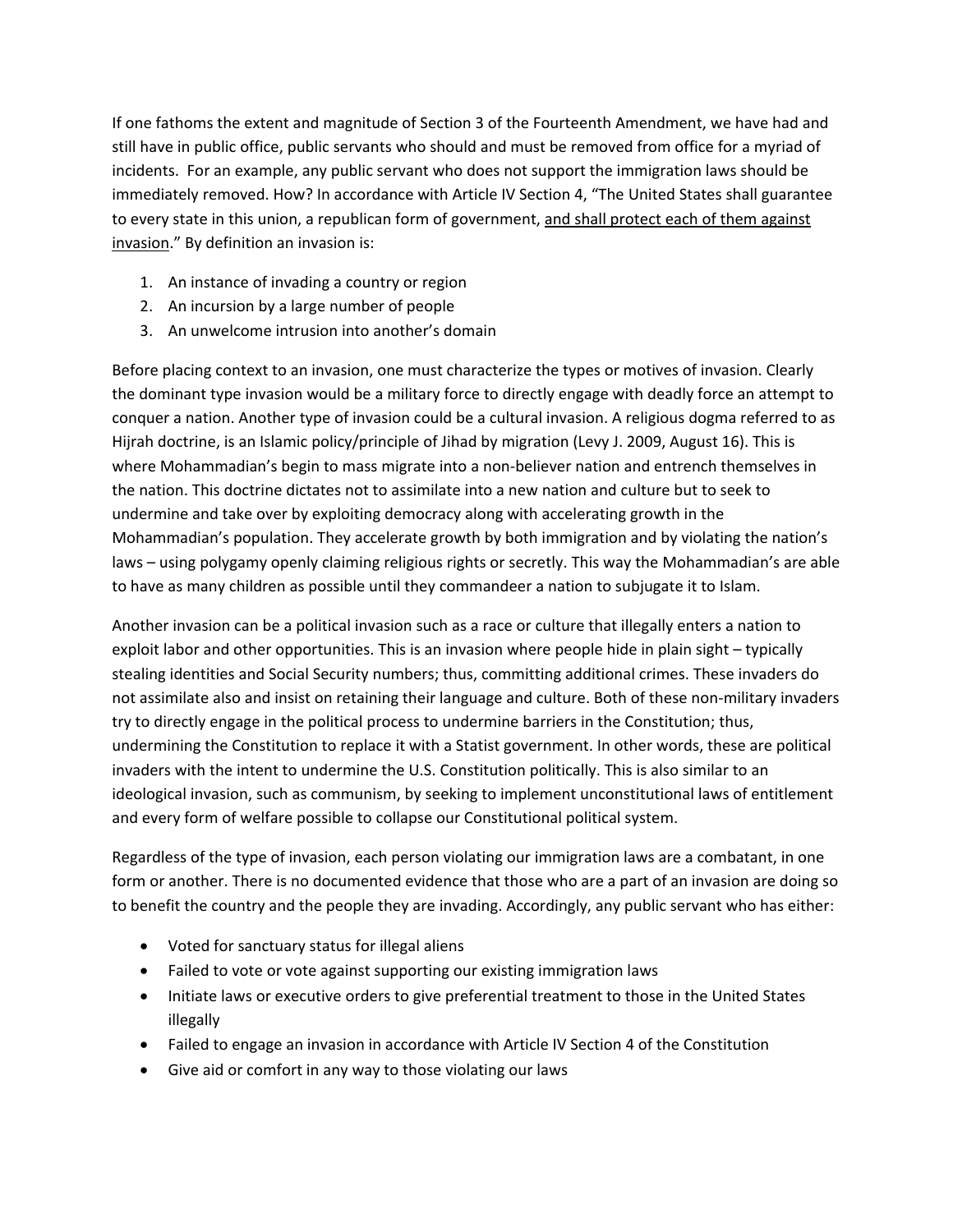Therefore any public servant doing any one of the above has directly or indirectly committed "moral perjury" and in accordance with Section 3 of the Fourteenth Amendment should be removed from office immediately and banned for life. Keep in mind this is only one example of a public servant violating their oath of office.

Obviously, the Fourteenth Amendment possesses far more relevance for our Republic today than anyone is willing to disclose. Enforcing the Constitution takes a little education, courage, and effort. There are various teeth in the Constitution or legal processes that we can use to obtain our desired outcome, if our desired outcome is full compliance to the Constitution by all. Going through these teeth and processes is one thing but the ways to enforce this requirement to comply with their oath of office is another article altogether. In the course of the last few articles along with this article we have defined, clarified, and identified some of these teeth and processes within the Constitution.

If the Constitution is to be saved, the States must coalesce upon the process of Republic Review. For more information and details on Republic Review please go to: http://reclaimingtherepublic.org/CA.html.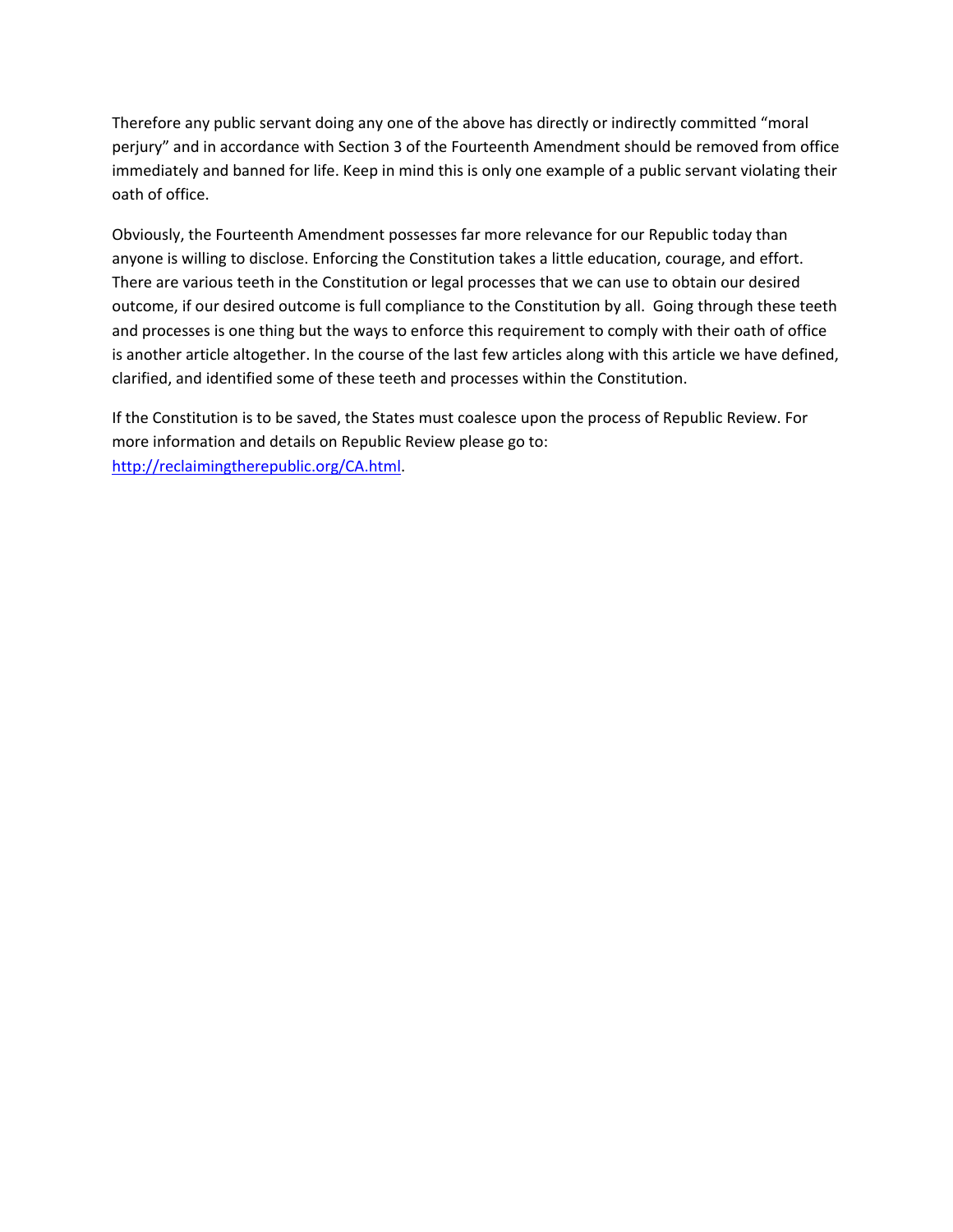#### **References**

- Avalon Project, The (2020). *Confederate States of America : Documents*. Retrieved 30 June, 2020, from https://avalon.law.yale.edu/subject\_menus/csapage.asp
- Calton C. (2018). *George Fitzhugh, the Honest Socialist*. Retrieved 30 June, 2020, from https://mises.org/wire/george‐fitzhugh‐honest‐socialist
- Center for Immigration Studies (2019, December 19). *The Impact of Legal and Illegal Immigration on the Apportionment of Seats in the U.S. House of Representatives in 2020Federalist Papers*. Retrieved 30 June, 2020, from https://cis.org/Report/Impact‐Legal‐and‐Illegal‐Immigration‐ Apportionment‐Seats‐US‐House‐Representatives‐2020
- Constitution Society (1861). *Additional Amendments to the Constitution*. Retrieved 30 June, 2020, from http://constitution.org/afterte\_.htm#amd1861
- Howard J. (1866). *Congressional Globe*. Retrieved 30 June, 2020, from https://memory.loc.gov/ammem/amlaw/lwcg.html
- Levy J. (2009, August 16). *The Hijra.* Retrieved 30 June, 2020, from https://www.americanthinker.com/articles/2009/08/the\_hijra.html
- Lupton J. (2006). *Abraham Lincoln and the Corwin Amendment*. Retrieved 30 June, 2020, from https://www.lib.niu.edu/2006/ih060934.html
- Mason G. (1787, August 22). *Notes on the Debates in the Federal Convention*. Retrieved 30 June, 2020, from https://avalon.law.yale.edu/18th\_century/debates\_822.asp
- Madison J. (1788, January 23). *The Federalist Papers*. Retrieved 30 June, 2020, from https://avalon.law.yale.edu/18th\_century/fed43.asp
- Madison J. (1788, February 5). *The Federalist Papers*. Retrieved 30 June, 2020, from http://avalon.law.yale.edu/18th\_century/fed49.asp
- Madison, J. (1817, March 3). *Veto of federal public works bill*. Retrieved 30 June, 2020, from http://constitution.org/jm/18170303\_veto.htm
- Missouri Digital Heritage (2020). *Missouri's Dred Scott Case, 1846‐1857.* Retrieved 30 June, 2020, from https://www.sos.mo.gov/archives/resources/africanamerican/scott/scott.asp
- Murphy D. (1991). *The Exclusion of Illegal Aliens from the Reapportionment Base: A Question of Representation, 41 Case W. Res. L. Rev. 969* Retrieved 30 June, 2020, from https://scholarlycommons.law.case.edu/cgi/viewcontent.cgi?article=2054&context=caselrev
- Stevens T. (1866). *Congressional Globe*. Retrieved 30 June, 2020, from https://memory.loc.gov/ammem/amlaw/lwcg.html